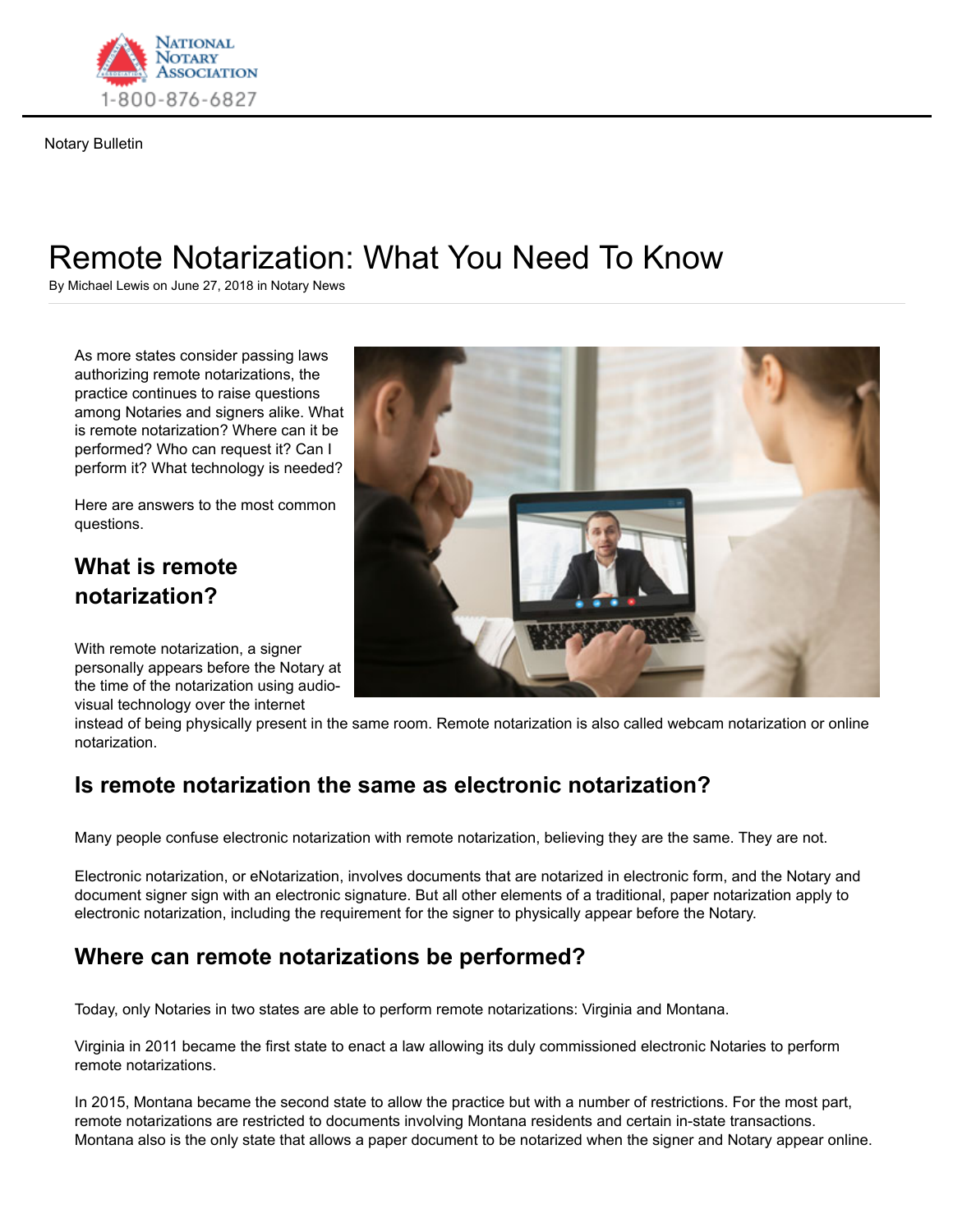|           | <b>States Authorizing Remote Notarization</b> |
|-----------|-----------------------------------------------|
| Indiana   | Nevada                                        |
| Michigan  | Tennessee                                     |
| Minnesota | <b>Texas</b>                                  |
| Montana   | Vermont                                       |
|           | Virginia                                      |
|           |                                               |

# **Will other states permit remote notarizations in the near future?**

As of July 1 this year, laws authorizing remote notarization in Texas and Nevada went into effect. Both laws require their respective Secretary of State's offices to create rules governing remote notarizations.

Texas is in the process of finalizing its rules, and the earliest they can take effect is July 29. It is not clear when the state will begin to commission online Notaries. Nevada has yet to publish rules.

So far in 2018, five more states have enacted remote notarization laws, but they do not go into effect until next year:

- Michigan (effective September 26, 2018, but approval of technology providers does not start until March 30, 2019)
- Minnesota, effective on January 1, 2019
- Indiana, effective July 1, 2019
- Tennessee, effective July 1, 2019
- Vermont, effective July 1, 2019

Several other states currently are considering remote notarization measures but have not yet enacted them.

# **How do I prepare for remote notarization?**

If you live in a state that has authorized remote notarization, simply follow the requirements of that state. So far, for example, every state that authorizes remote notarization but Montana requires Notaries to either obtain a separate electronic Notary commission or register to perform remote notarizations. Montana requires the Secretary of State to be notified if the Notary is using remote notarization to notarize electronic records.

To find out what your state requires, visit your Secretary of State's website or check the NNA's Notary Law database for details of each of the laws mentioned above. The NNA also will continue to publish information as the states put their remote notarization programs into effect.

# **What kind of technology will I need to perform remote notarizations?**

Each state that authorizes remote notarizations may establish its own technology standards and requirements.

There are a number of technology companies that offer end-to-end remote notarization systems. They include:

- <u>DocVerify</u>
- Notarize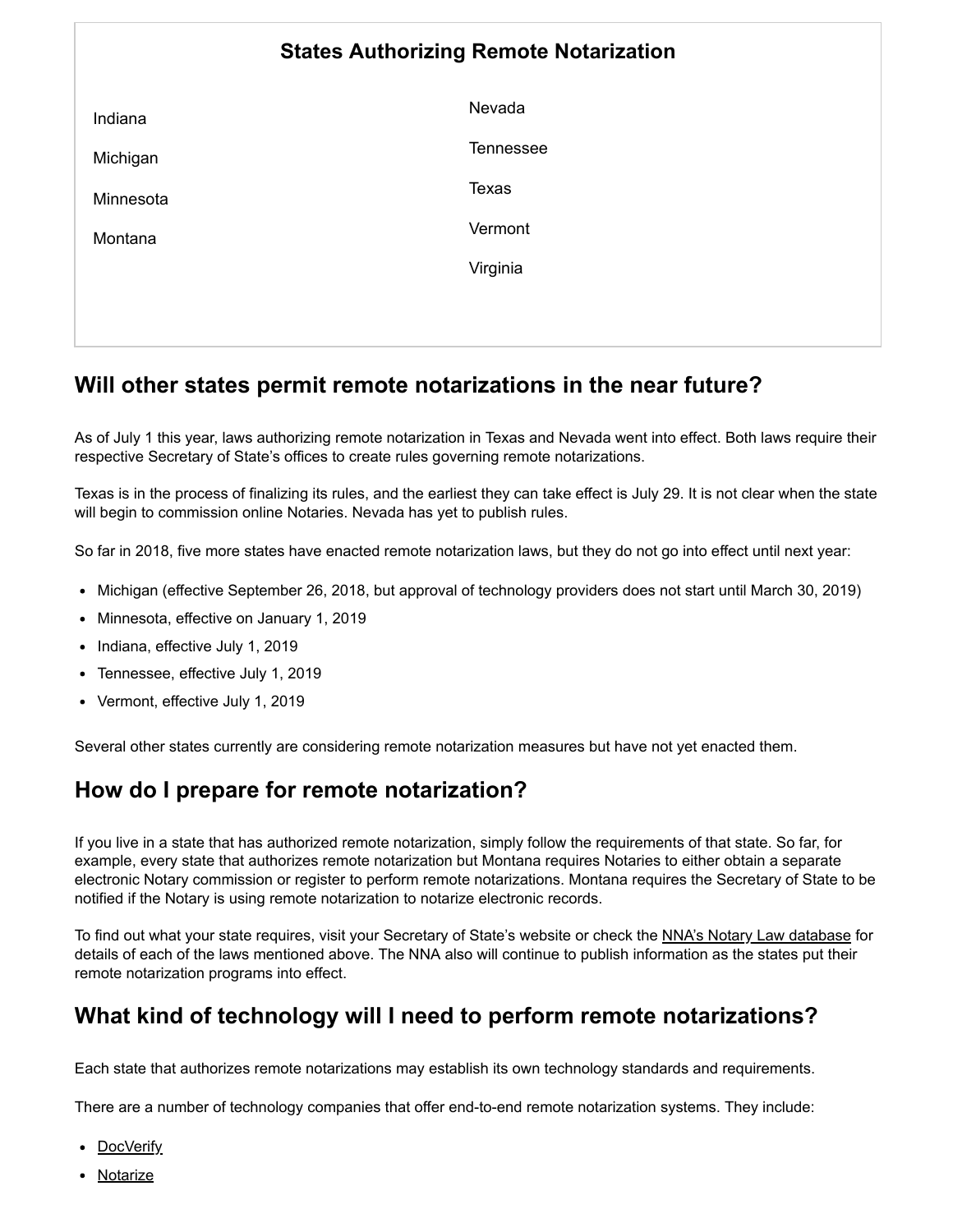- <u>NotaryCam</u> Remote Notaria time New York **Properties and American Properties A** 
	- Pavaso
	- Safedocs
	- <u>SIGNiX</u>

In practical terms, signing up with one or more of these companies will provide most online Notaries with the technology they need.

# **What training do I need to perform remote notarizations?**

So far, only Nevada has a training requirement for prospective online Notaries.

To learn how to use remote notarization technology, each online notarization company will provide training for their respective systems.

#### **Will being a remote Notary increase my market value?**

If you are a mobile Notary, adding services to your business offerings may increase your value, but it depends on the market and customers you serve.

#### **How will clients know I am a remote Notary?**

Some remote notarization system companies market their services directly to the public, so you don't have to. A couple of the companies also have apps in the Apple App Store and on Google Play. A person who needs to have a document remotely notarized downloads the app, pays the fee and is connected to a remote Notary who can help them.

In these cases, companies function like signing services. Customers come to them for a notarization, and they schedule a remote Notary through their system. Typically, when you sign up, they will ask you when you are available to perform remote notarizations. You'll be paid a portion of the maximum fee for the remote notarization that the company collects from the signer through the app.

If you use a technology company that doesn't market directly to the public, you will need to market yourself to potential clients just like you do today for paper notarizations.

# **Can I list that I perform remote notarizations on my SigningAgent.com profile?**

Yes. Every profile has an "Additional Information" section where you can put other qualifications and services. Go ahead and list it there.

https://www.nationalnotary.org/notary-bulletin/blog/2018/06/remote-notarization-what-you-need-to-know 3/5

*Michael Lewis is Managing Editor of member publications for the National Notary Association.*

#### **Related Articles:**

eNotarization, Webcam Notarization, Online Closings And eClosings: What's The Difference?

Webcam Notarizations: Redefining Personal Presence Or Opening The Door To Fraud?

#### **Additional Resources:**

*Model eNotarization Act of 2017*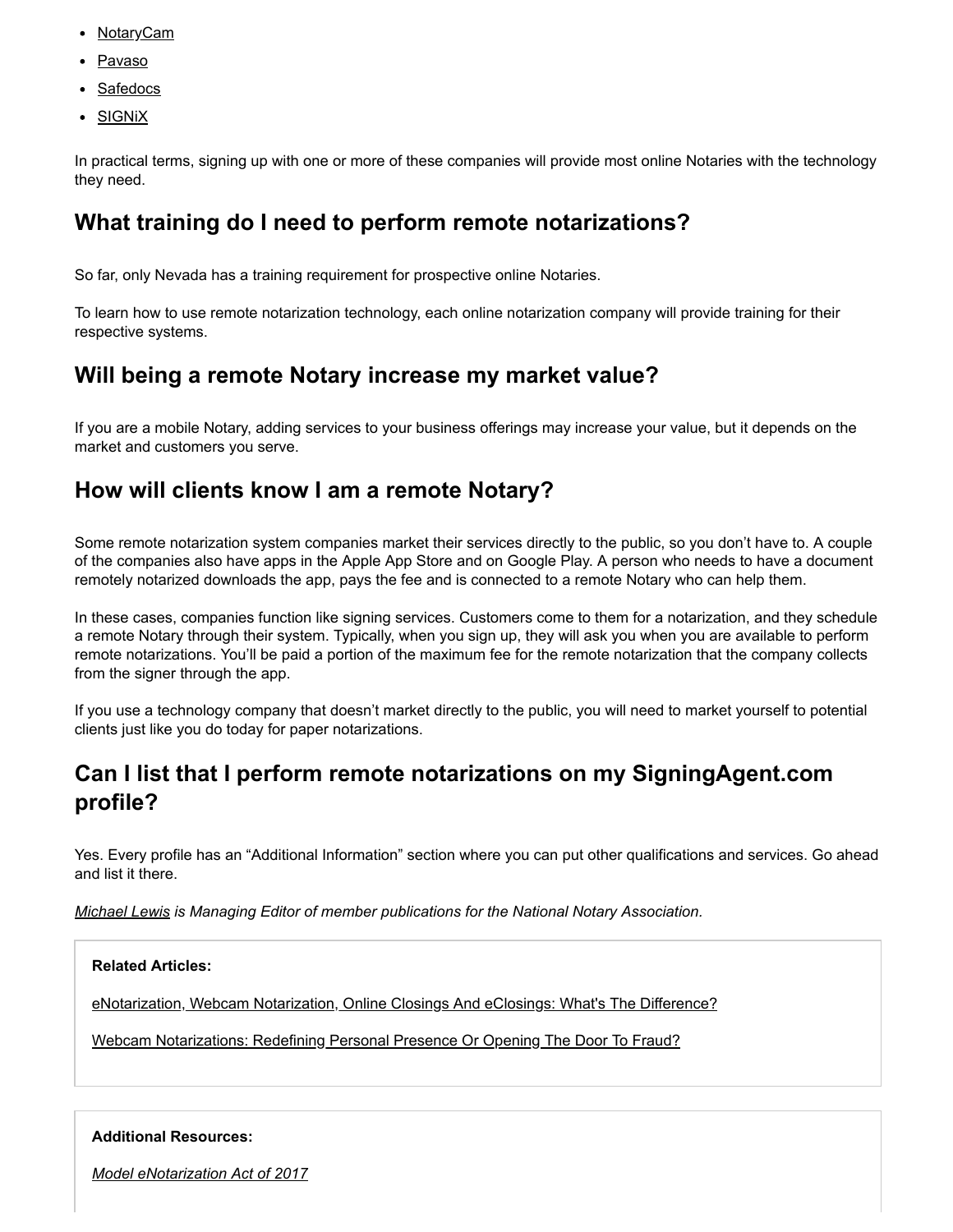#### Other articles of interest



How To Record Credible Witnesse... www.nationalnotary.org



12/11/2018 Remote Notarization: What You Need To Know | NNA

Growing Your Notary Business... www.nationalnotary.org



Why Becoming A Notary Is The Ulti...

www.nationalnotary.org



A Guide To Notarizing For Fa...

www.nationalnotary.org

i

#### **3 Comments**

**Brenda Stone** 28 Jun 2018

To my knowledge, none of these companies provide an opportunity for a "single" independent notary to rent a seat on their platform. If I am wrong, please correct me. Thanks for your efforts in this article.

**sidney j. turner, sr** 02 Jul 2018 what is this about?

**Dav Brown** 25 Aug 2018 I would like from Maryland to be also allowed to do video notary

#### **Leave a Comment**

**Name \***

*Required \**

**Email \****(for verfication purposes only)*

**Comment \***

**Enter the text shown in this image \****(text is case sensitive)*